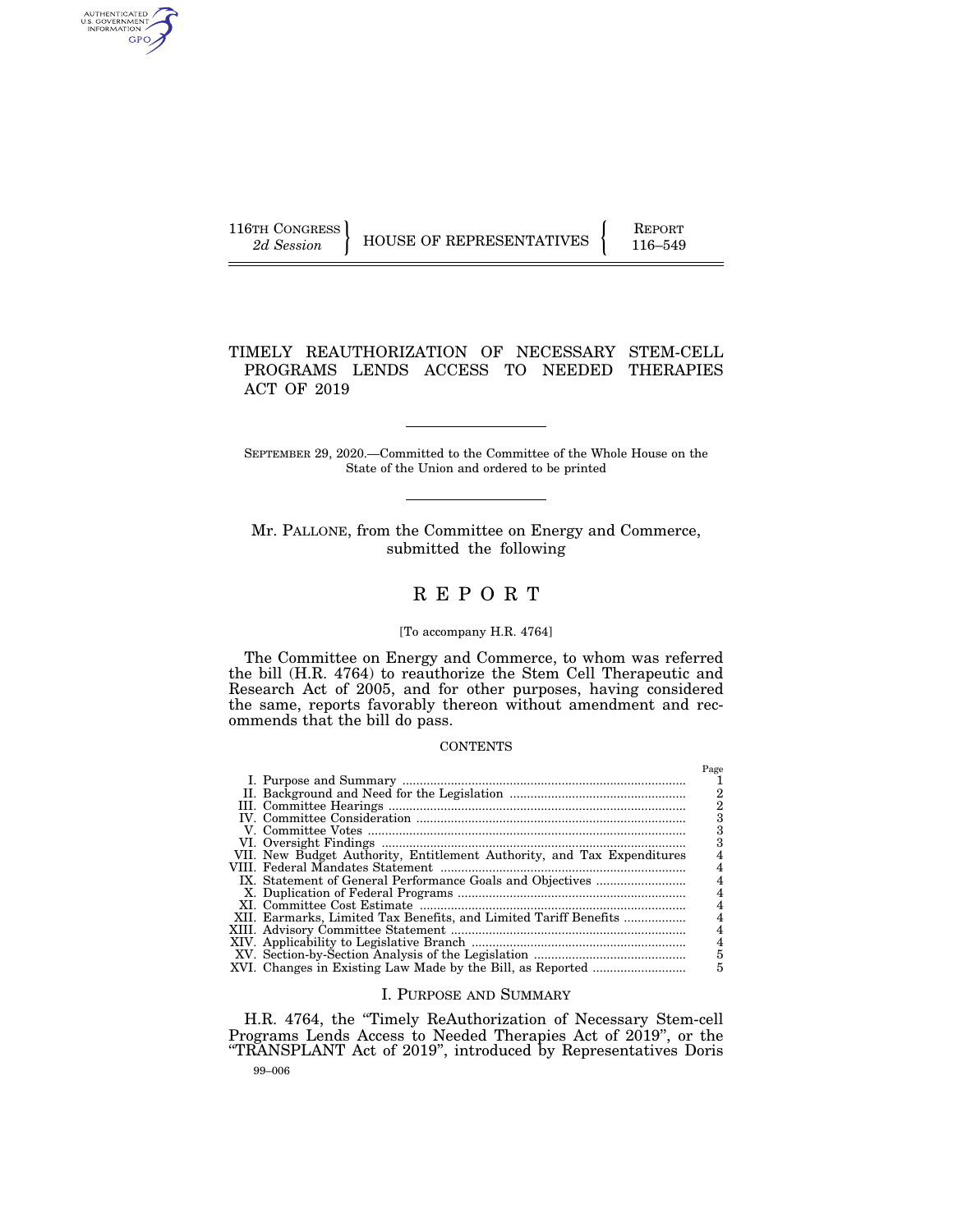O. Matsui (D–CA), Gus Bilirakis (R–FL), and Chellie Pingree (D– ME), reauthorizes the C.W. Bill Young Transplantation Program (the Program) at level funding of \$30 million each year from fiscal year (FY) 2021 through FY 2025. The bill also requires Health Resources and Services Administration's (HRSA) Advisory Council on Blood Stem Cell Transplantation to meet at least twice a year and requires the Department of Health and Human Services (HHS) to review the state of the science related to adult stem cells and birthing tissues for the purpose of potentially including these innovative therapies in the Program. In addition, the bill would reauthorize the cord blood inventory program under the Stem Cell Therapeutic and Research Act of 2005 at level funding of \$23 million for each year from FY 2021 through FY 2025.

#### II. BACKGROUND AND NEED FOR THE LEGISLATION

The C.W. Bill Young Transplant Program was first established through a partnership with the Navy in 1986, transferred to the National Institutes of Health (NIH) for oversight in 1987, then authorized by the House Committee on Energy and Commerce in 1990; it has since been reauthorized in 1998, 2005, 2010, and  $2015.^1$ 

This Program provides life-saving bone marrow and umbilical cord blood transplants to help patients suffering from more than 70 diseases for which hematologic or immunologic reconstruction using bone marrow, peripheral blood, and cord blood have been demonstrated to be safe and effective including, leukemia, lymphoma, sickle cell anemia, and certain other immune system disorders.<sup>2</sup> For some patients, these transplants may come from a familial donor, whereas other patients might require an unrelated donor.3 The program's purpose is to assist transplant patients by providing additional information about bone marrow and cord blood transplants, maintaining an efficient process for identifying donor matches, increasing the number of unrelated donors available for transplant, and collecting data and expanding research to improve patient outcomes.4

The National Cord Blood Inventory (NCBI) receives Federal funding for the collection and storage of at least 150,000 cord blood units, which are then made available through the C.W. Bill Young Transplant Program.5

#### III. COMMITTEE HEARINGS

For the purposes of section 103(i) of H. Res. 6 of the 116th Congress, the following hearing was used to develop or consider H.R. 4764:

The Subcommittee on Health held a legislative hearing on July 29, 2020, entitled ''Improving Access to Care: Legislation to Reauthorize Key Public Health Programs,'' to consider H.R. 4764, the

 $^{\rm 1}$ https://bethematch.org/support-the-cause/participate/join-our-legislative-advocacy-efforts/au-thorizing-statute/ $^{\rm 2}$ Health Resources and Services Administration, Blood Stem Cell, Abo

Resources and Services Administration, Blood Stem Cell, About (bloodstemcell.hrsa.gov/about) (accessed September 11, 2020).  $^3\mathit{Id}.$ 

 $4 Id.$ 

 $^5$  Health Resources and Services Administration, Blood Stem Cell, About, Contracts, National Cord Blood Inventory Contract Summary (NCBI) (bloodstemcell.hrsa.gov/about/contracts/national-cord-blood-inventory-contract-su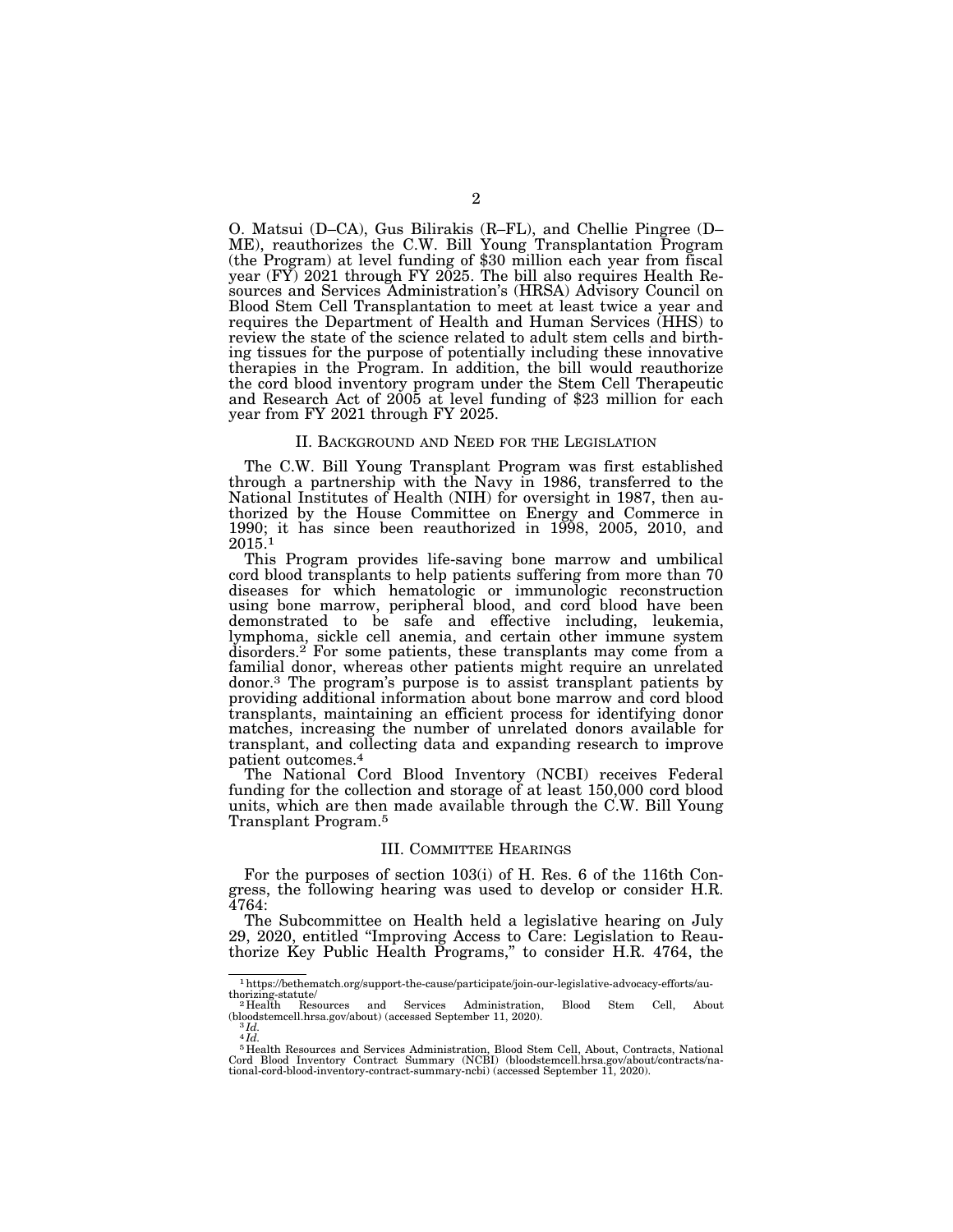''Timely ReAuthorization of Necessary Stem-cell Programs Lends Access to Needed Therapies Act of 2019'' or the ''TRANSPLANT Act of 2019''. The Subcommittee received testimony from the following witnesses:

• Robert Boyd, M.C.R.P., M.Div., President, School-Based Health Alliance;

• Linda Goler Blount, M.P.H., President and CEO, Black Women's Health Imperative;

• Nancy Goodman, M.P.P., J.D., Founder and Executive Director, Kids v. Cancer;

• Aaron Seth Kesselheim, M.D., J.D., M.P.H., Professor of Medicine, Harvard Medical School;

• Brian Lindberg, Chief Legal Officer and General Counsel, National Bone Marrow Donor Program; and

• Travis T. Tygart, Chief Executive Officer, U.S. Anti-Doping Agency.

### IV. COMMITTEE CONSIDERATION

Representatives Matsui (D–CA), Bilirakis (R–FL), and Pingree (D–ME) introduced H.R. 4764, the ''Timely ReAuthorization of Necessary Stem-cell Programs Lends Access to Needed Therapies Act of 2019'' or the ''TRANSPLANT Act of 2019'', on October 18, 2019, and the bill was referred to the Committee on Energy and Commerce. H.R. 4764 was then referred to the Subcommittee on Health on October 21, 2019. A legislative hearing was held on the bill on July 29, 2020.

On September 9, 2020, H.R. 4764 was discharged from further consideration by the Subcommittee on Health as it was called up for markup by the full Committee on Energy and Commerce. The full Committee met in virtual open markup session on September 9, 2020, pursuant to notice, to consider H.R. 4764. There were no amendments offered to H.R. 4764. Upon conclusion of consideration of the bill, the full Committee agreed to a motion on final passage by Mr. Pallone, Chairman of the committee, to order H.R. 4764 reported favorably to the House, without amendment, by a voice vote, a quorum being present.

#### V. COMMITTEE VOTES

Clause 3(b) of rule XIII of the Rules of the House of Representatives requires the Committee to list each record vote on the motion to report legislation and amendments thereto. The Committee advises that there were no record votes taken on H.R. 4764, including the motion for final passage of the bill.

# VI. OVERSIGHT FINDINGS

Pursuant to clause  $3(c)(1)$  of rule XIII and clause  $2(b)(1)$  of rule X of the Rules of the House of Representatives, the oversight findings and recommendations of the Committee are reflected in the descriptive portion of the report.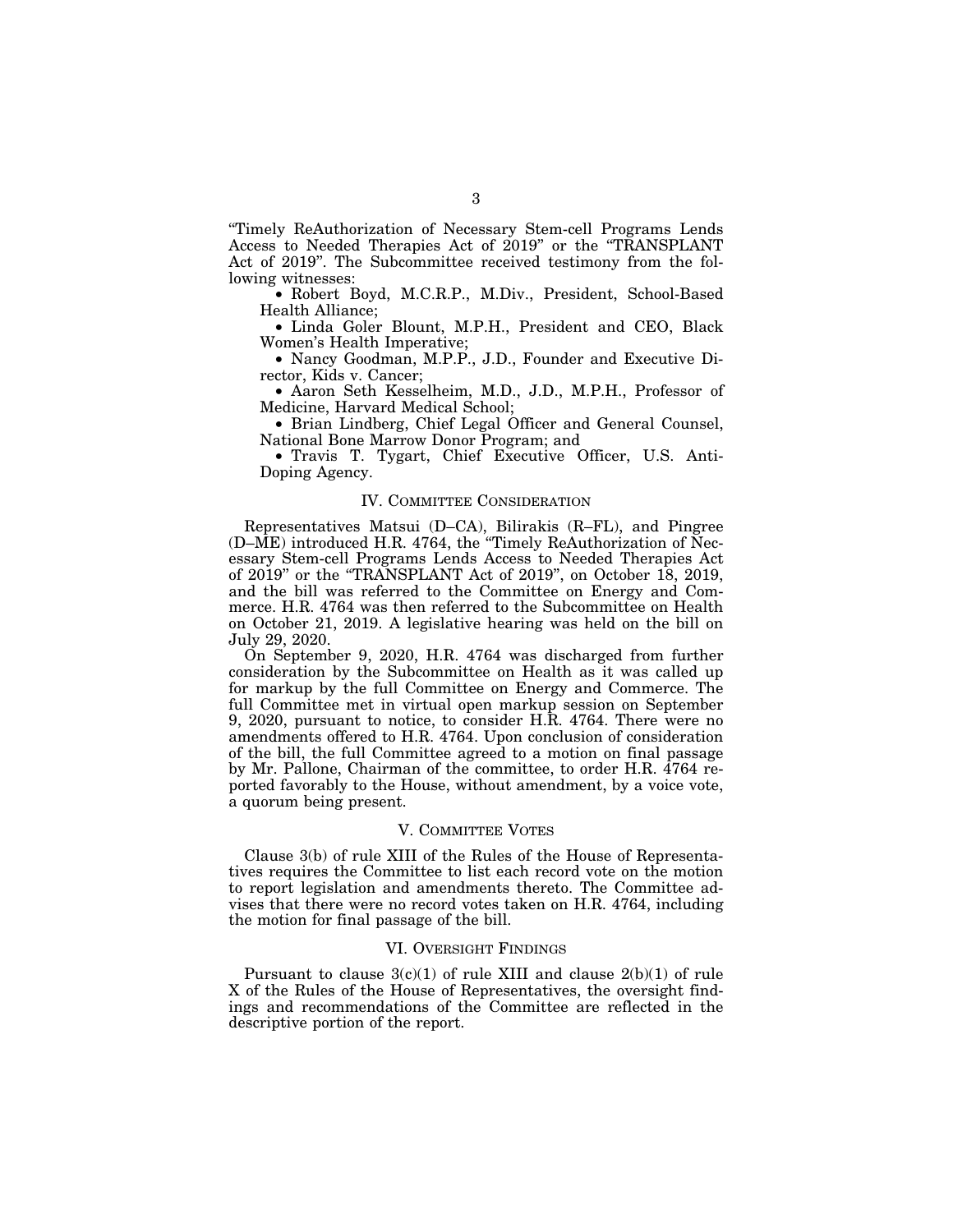### VII. NEW BUDGET AUTHORITY, ENTITLEMENT AUTHORITY, AND TAX EXPENDITURES

Pursuant to 3(c)(2) of rule XIII of the Rules of the House of Representatives, the Committee adopts as its own the estimate of new budget authority, entitlement authority, or tax expenditures or revenues contained in the cost estimate prepared by the Director of the Congressional Budget Office pursuant to section 402 of the Congressional Budget Act of 1974.

The Committee has requested but not received from the Director of the Congressional Budget Office a statement as to whether this bill contains any new budget authority, spending authority, credit authority, or an increase or decrease in revenues or tax expenditures.

#### VIII. FEDERAL MANDATES STATEMENT

The Committee adopts as its own the estimate of Federal mandates prepared by the Director of the Congressional Budget Office pursuant to section 423 of the Unfunded Mandates Reform Act.

#### IX. STATEMENT OF GENERAL PERFORMANCE GOALS AND OBJECTIVES

Pursuant to clause  $3(c)(4)$  of rule XIII, the general performance goal or objective of this legislation is to reauthorize the Stem Cell Therapeutic and Research Act of 2005 and provide technical and clarifying changes to the C.W. Bill Young Transplantation Program.

# X. DUPLICATION OF FEDERAL PROGRAMS

Pursuant to clause 3(c)(5) of rule XIII, no provision of H.R. 4764 is known to be duplicative of another Federal program, including any program that was included in a report to Congress pursuant to section 21 of Public Law 111–139 or the most recent Catalog of Federal Domestic Assistance.

#### XI. COMMITTEE COST ESTIMATE

Pursuant to clause  $3(d)(1)$  of rule XIII, the Committee adopts as its own the cost estimate prepared by the Director of the Congressional Budget Office pursuant to section 402 of the Congressional Budget Act of 1974.

### XII. EARMARKS, LIMITED TAX BENEFITS, AND LIMITED TARIFF **BENEFITS**

Pursuant to clause  $9(e)$ ,  $9(f)$ , and  $9(g)$  of rule XXI, the Committee finds that H.R. 4764 contains no earmarks, limited tax benefits, or limited tariff benefits.

### XIII. ADVISORY COMMITTEE STATEMENT

No advisory committee within the meaning of section 5(b) of the Federal Advisory Committee Act was created by this legislation.

#### XIV. APPLICABILITY TO LEGISLATIVE BRANCH

The Committee finds that the legislation does not relate to the terms and conditions of employment or access to public services or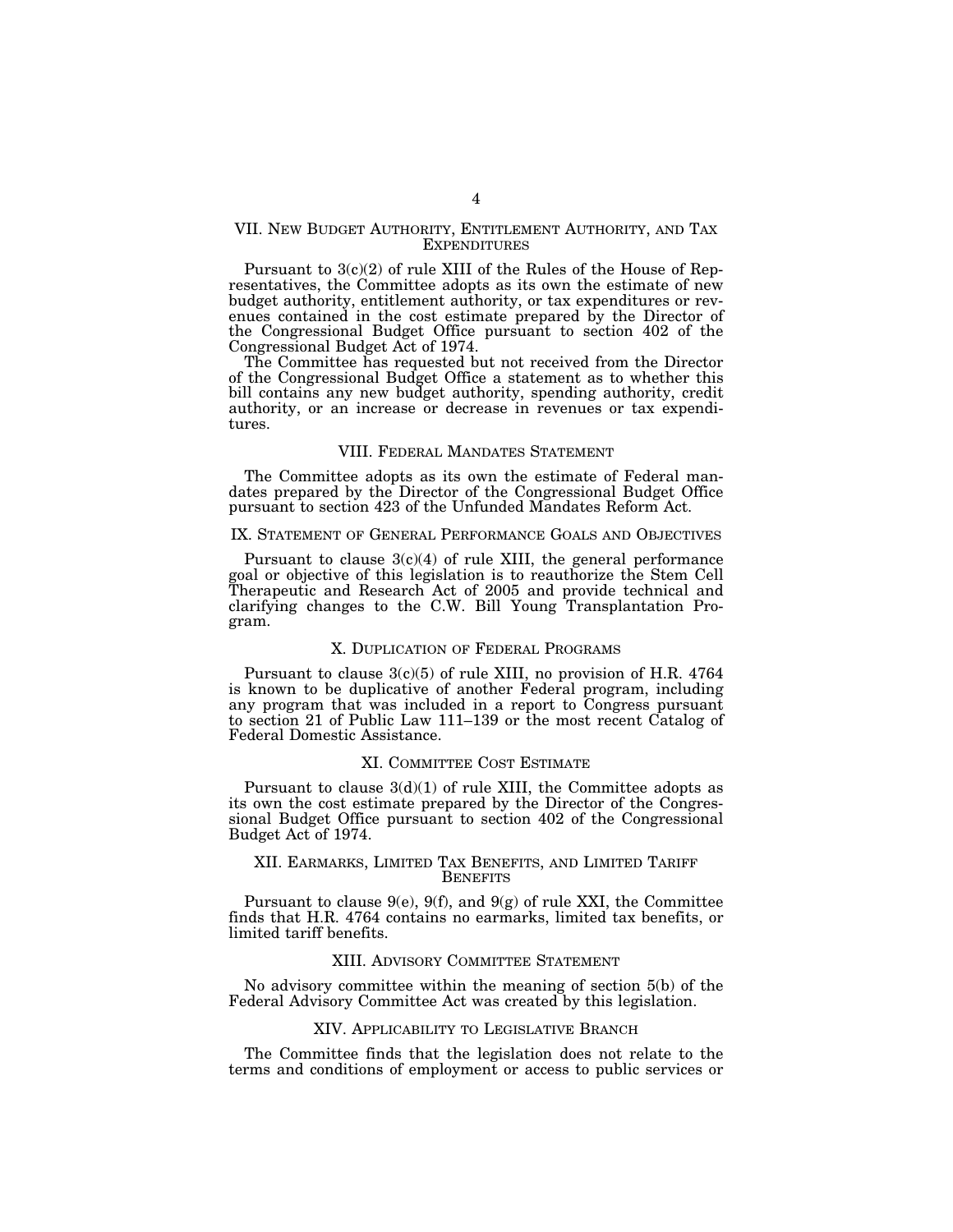accommodations within the meaning of section 102(b)(3) of the Congressional Accountability Act.

### XV. SECTION-BY-SECTION ANALYSIS OF THE LEGISLATION

## *Section 1. Short title*

Section 1 designates that the short title may be cited as the ''Timely ReAuthorization of Necessary Stem-cell Programs Lends Access to Needed Therapies Act of 2019'' or the ''TRANSPLANT Act of 2019''.

### *Sec. 2. Reauthorization of the C.W. Bill Young Transplantation Program*

Section 2 amends section 379 of the Public Health Service Act to reauthorize the C.W. Bill Young Transplantation Program for \$30,000,000 for each fiscal year (FY) 2021 through 2025.

The section also requires the Secretary of the U.S. Department of Health and Human Services (the Secretary) to convene advisory council meetings at least two times each calendar year, provides a technical clarification to increase collection of high-quality cord blood units, and eliminates an obsolete provision in the underlying statute. Finally, section 2 requires the Secretary, in consultation with other Health and Human Services agencies, the Advisory Council, and other external stakeholders, to periodically review the state of adult stem cell and birthing tissue science and assess the ability to expand the C.W. Bill Young Transplantation Program to include new types of therapies. No later than June 30, 2024, the Secretary shall complete the review and share recommendations with the House Committee on Energy and Commerce and the Senate Committee on Health, Education, Labor, and Pensions.

#### *Sec. 3. Cord blood inventory*

Section 3 reauthorizes funding for the cord blood inventory. It authorizes \$23,000,000 for each of the fiscal years 2021 through 2025.

XVI. CHANGES IN EXISTING LAW MADE BY THE BILL, AS REPORTED

In compliance with clause 3(e) of rule XIII of the Rules of the House of Representatives, changes in existing law made by the bill, as reported, are shown as follows (existing law proposed to be omitted is enclosed in black brackets, new matter is printed in italics, and existing law in which no change is proposed is shown in roman):

# **PUBLIC HEALTH SERVICE ACT**

\* \* \* \* \* \* \*

TITLE III—GENERAL POWERS AND DUTIES OF PUBLIC HEALTH SERVICE

\* \* \* \* \* \* \*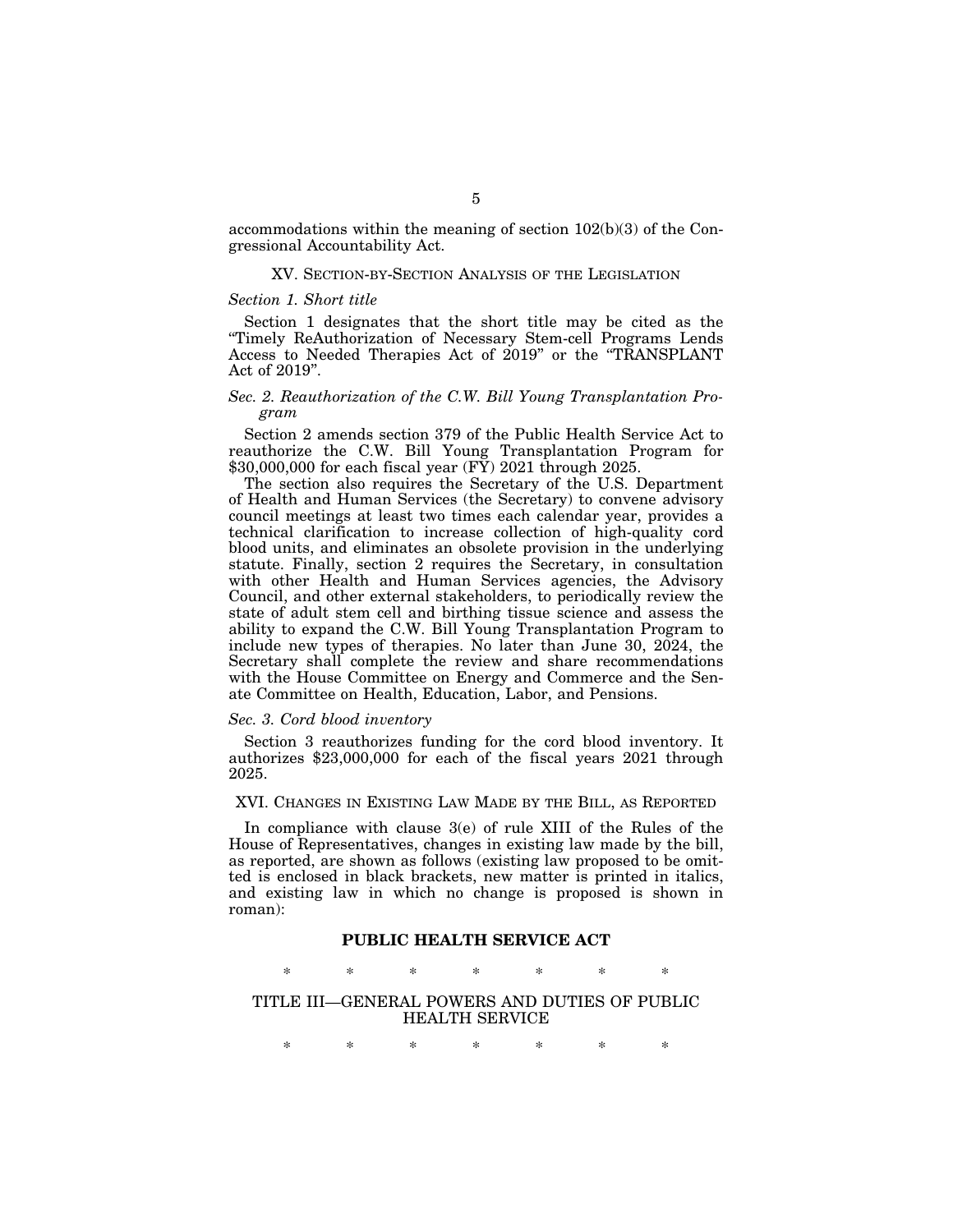# **PART I—C.W. BILL YOUNG CELL TRANSPLANTATION PROGRAM**

#### **SEC. 379. NATIONAL PROGRAM.**

(a) ESTABLISHMENT.—The Secretary, acting through the Administrator of the Health Resources and Services Administration, shall by one or more contracts establish and maintain a C.W. Bill Young Cell Transplantation Program (referred to in this section as the ''Program''), successor to the National Bone Marrow Donor Registry, that has the purpose of increasing the number of transplants for recipients suitably matched to biologically unrelated donors of bone marrow and cord blood, and that meets the requirements of this section. The Secretary may award a separate contract to perform each of the major functions of the Program described in paragraphs (1) and (2) of subsection (d) if deemed necessary by the Secretary to operate an effective and efficient system that is in the best interest of patients. The Secretary shall conduct a separate competition for the initial establishment of the cord blood functions of the Program. The Program shall be under the general supervision of the Secretary. The Secretary shall establish an Advisory Council to advise, assist, consult with, and make recommendations to the Secretary on matters related to the activities carried out by the Program. The members of the Advisory Council shall be appointed in accordance with the following:

(1) Each member of the Advisory Council shall serve for a term of 2 years, and each such member may serve as many as 3 consecutive 2-year terms, except that—

(A) such limitations shall not apply to the Chair of the Advisory Council (or the Chair-elect) or to the member of the Advisory Council who most recently served as the Chair; and

(B) one additional consecutive 2-year term may be served by any member of the Advisory Council who has no employment, governance, or financial affiliation with any donor center, recruitment organization, transplant center, or cord blood bank.

(2) A member of the Advisory Council may continue to serve after the expiration of the term of such member until a successor is appointed.

(3) In order to ensure the continuity of the Advisory Council, the Advisory Council shall be appointed so that each year the terms of approximately one-third of the members of the Advisory Council expire.

(4) The membership of the Advisory Council—

(A) shall include as voting members a balanced number of representatives including representatives of marrow donor centers and marrow transplant centers, representatives of cord blood banks and participating birthing hospitals, recipients of a bone marrow transplant, recipients of a cord blood transplant, persons who require such transplants, family members of such a recipient or family members of a patient who has requested the assistance of the Program in searching for an unrelated donor of bone marrow or cord blood, persons with expertise in bone marrow and cord blood transplantation, persons with expertise in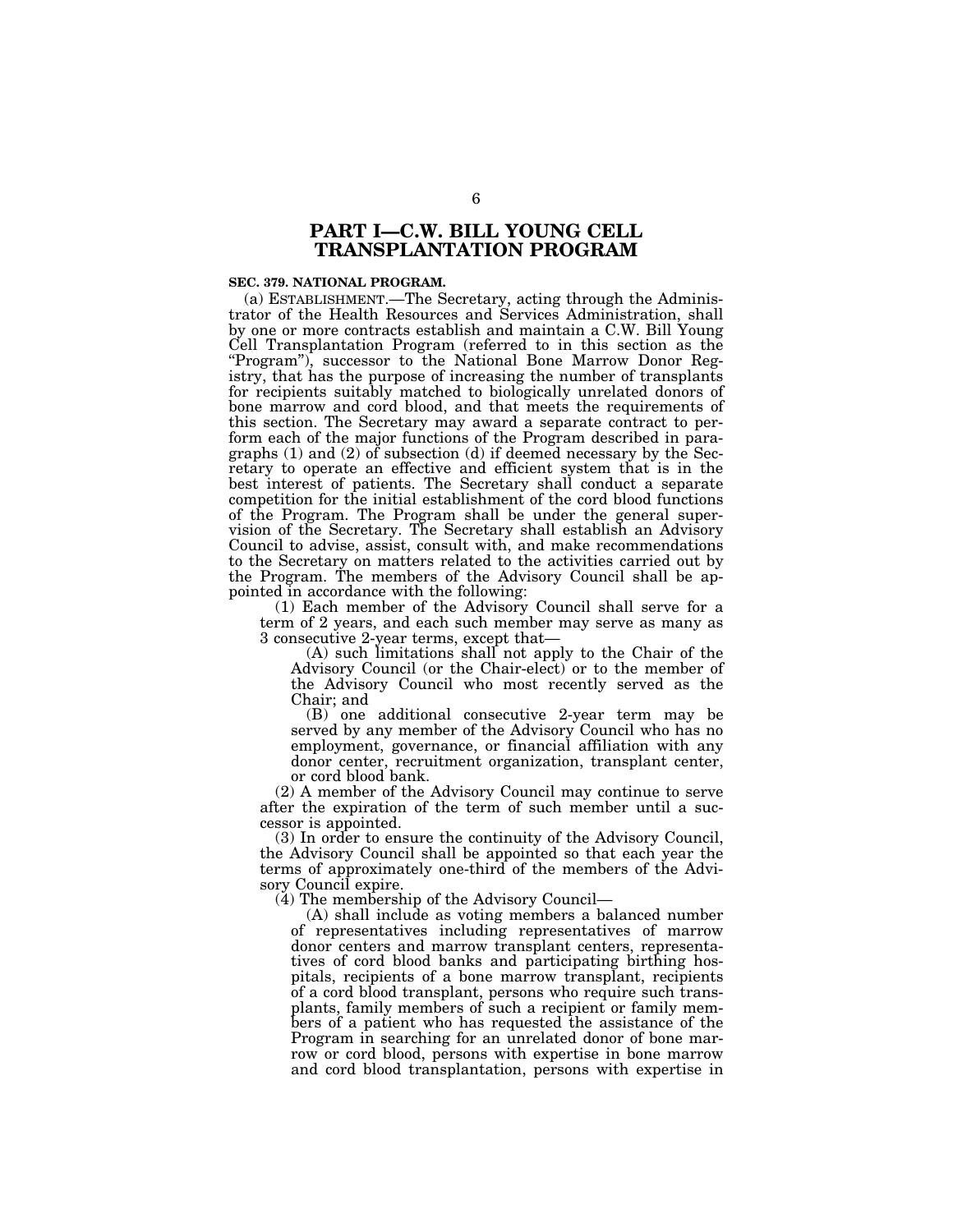typing, matching, and transplant outcome data analysis, persons with expertise in the social sciences, basic scientists with expertise in the biology of adult stem cells, and members of the general public; and

(B) shall include as nonvoting members representatives from the Department of Defense Marrow Donor Recruitment and Research Program operated by the Department of the Navy, the Division of Transplantation of the Health Resources and Services Administration, the Food and Drug Administration, and the National Institutes of Health.

(5) Members of the Advisory Council shall be chosen so as

to ensure objectivity and balance and reduce the potential for conflicts of interest. The Secretary shall establish bylaws and procedures—

(A) to prohibit any member of the Advisory Council who has an employment, governance, or financial affiliation with a donor center, recruitment organization, transplant center, or cord blood bank from participating in any decision that materially affects the center, recruitment organization, transplant center, or cord blood bank; and

(B) to limit the number of members of the Advisory Council with any such affiliation.

(6) The Secretary, acting through the Administrator of the Health Resources and Services Administration, shall submit to Congress an annual report on the activities carried out under this section.

*(7) The Secretary shall convene the Advisory Council at least two times each calendar year.* 

(b) ACCREDITATION.—The Secretary shall, through a public process, recognize one or more accreditation entities for the accreditation of cord blood banks.

(c) INFORMED CONSENT.—The Secretary shall, through a public process, examine issues of informed consent, including—

(1) the appropriate timing of such consent; and

(2) the information provided to the maternal donor regarding all of her medically appropriate cord blood options.

Based on such examination, the Secretary shall require that the standards used by the accreditation entities recognized under subsection (b) ensure that a cord blood unit is acquired with the informed consent of the maternal donor.

(d) FUNCTIONS.—

(1) BONE MARROW FUNCTIONS.—With respect to bone marrow, the Program shall—

(A) operate a system for identifying, matching, and facilitating the distribution of bone marrow that is suitably matched to candidate patients;

(B) consistent with paragraph (3), permit transplant physicians, other appropriate health care professionals, and patients to search by means of electronic access all available bone marrow donors listed in the Program;

(C) carry out a program for the recruitment of bone marrow donors in accordance with subsection (e), including with respect to increasing the representation of racial and ethnic minority groups (including persons of mixed ancestry) in the enrollment of the Program;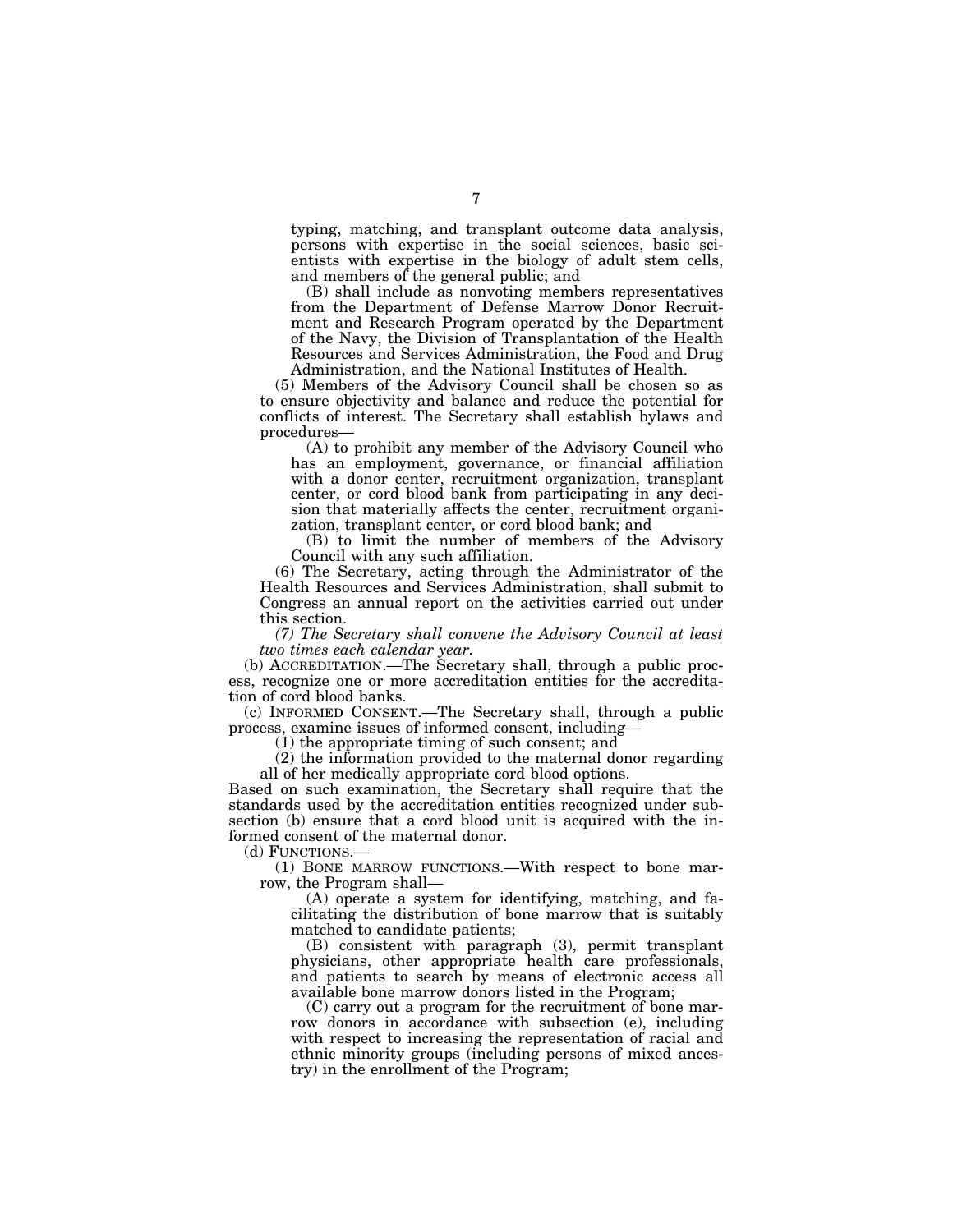(D) maintain and expand medical contingency response capabilities, in coordination with Federal programs, to prepare for and respond effectively to biological, chemical, or radiological attacks, and other public health emergencies that can damage marrow, so that the capability of supporting patients with marrow damage from disease can be used to support casualties with marrow damage;

(E) carry out informational and educational activities in accordance with subsection (e);

(F) at least annually update information to account for changes in the status of individuals as potential donors of bone marrow;

(G) provide for a system of patient advocacy through the office established under subsection (h);

(H) provide case management services for any potential donor of bone marrow to whom the Program has provided a notice that the potential donor may be suitably matched to a particular patient through the office established under subsection (h);

(I) with respect to searches for unrelated donors of bone marrow that are conducted through the system under subparagraph (A), collect, analyze, and publish data in a standardized electronic format on the number and percentage of patients at each of the various stages of the search process, including data regarding the furthest stage reached, the number and percentage of patients who are unable to complete the search process, and the reasons underlying such circumstances;

(J) support studies and demonstration and outreach projects for the purpose of increasing the number of individuals who are willing to be marrow donors to ensure a genetically diverse donor pool; and

(K) facilitate research with the appropriate Federal agencies to improve the availability, efficiency, safety, and cost of transplants from unrelated donors and the effectiveness of Program operations.<br>(2) CORD BLOOD FUNCTIONS.—

 $(A)$  In GENERAL.—With respect to cord blood, the Program shall—

(i) operate a system for identifying, matching, and facilitating the distribution of donated cord blood units that are suitably matched to candidate patients and meet all applicable Federal and State regulations (including informed consent and Food and Drug Administration regulations) from a qualified cord blood bank;

(ii) consistent with paragraph (3), allow transplant physicians, other appropriate health care professionals, and patients to search by means of electronic access all available cord blood units made available through the Program;

(iii) allow transplant physicians and other appropriate health care professionals to reserve, as defined by the Secretary, a cord blood unit for transplantation;

(iv) support and expand new and existing studies and demonstration and outreach projects for the purpose of increasing cord blood unit donation and collec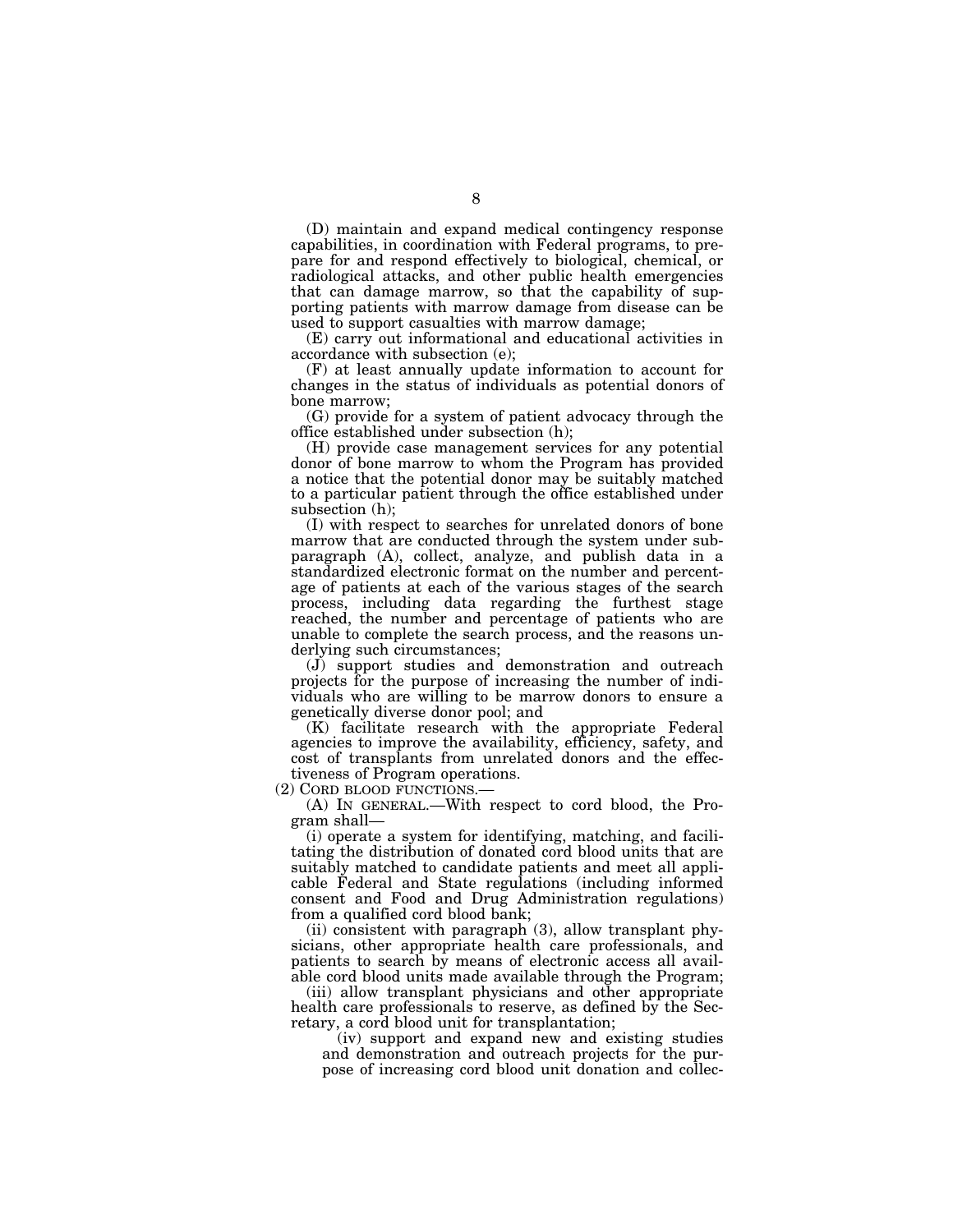tion from a genetically diverse population and expanding the number of cord blood unit collection sites partnering with cord blood banks receiving a contract under the National Cord Blood Inventory program under section 2 of the Stem Cell Therapeutic and Research Act of 2005, including such studies and projects that focus on—

(I) remote collection of cord blood units, consistent with the requirements under the Program and the National Cord Blood Inventory program goal described in section 2(a) of the Stem Cell Therapeutic and Research Act of 2005; and

(II) exploring novel approaches or incentives to encourage innovative technological advances that could be used to collect cord blood units, consistent with the requirements under the Program and such National Cord Blood Inventory program goal;

(v) provide for a system of patient advocacy through the office established under subsection (h);

(vi) coordinate with the qualified cord blood banks to support informational and educational activities in accordance with subsection (g);

(vii) maintain and expand medical contingency response capabilities, in coordination with Federal programs, to prepare for and respond effectively to biological, chemical, or radiological attacks, and other public health emergencies that can damage marrow, so that the capability of supporting patients with marrow damage from disease can be used to support casualties with marrow damage; and

(viii) with respect to the system under subparagraph (A), collect, analyze, and publish data in a standardized electronic format, as required by the Secretary, on the number and percentage of patients at each of the various stages of the search process, including data regarding the furthest stage reached, the number and percentage of patients who are unable to complete the search process, and the reasons underlying such circumstances.

(B) EFFORTS TO INCREASE COLLECTION OF HIGH QUALITY CORD BLOOD UNITS.—In carrying out subparagraph  $(A)(iv)$ , not later than 1 year after the date of enactment of the Stem Cell Therapeutic and Research Reauthorization Act of 2010 and annually thereafter, the Secretary shall set an annual goal of increasing collections of high quality cord blood units, consistent with the inventory goal described in section 2(a) of the Stem Cell Therapeutic and Research Act of 2005 (referred to in this subparagraph as the ''inventory goal''), and shall identify at least one project under subparagraph (A)(iv) to replicate and expand nationwide, as appropriate. If the Secretary cannot identify a project as described in the preceding sentence, the Secretary shall submit a plan, not later than 180 days after the date on which the Secretary was required to identify such a project, to the Committee on Health, Education, Labor, and Pensions of the Senate and the Committee on Energy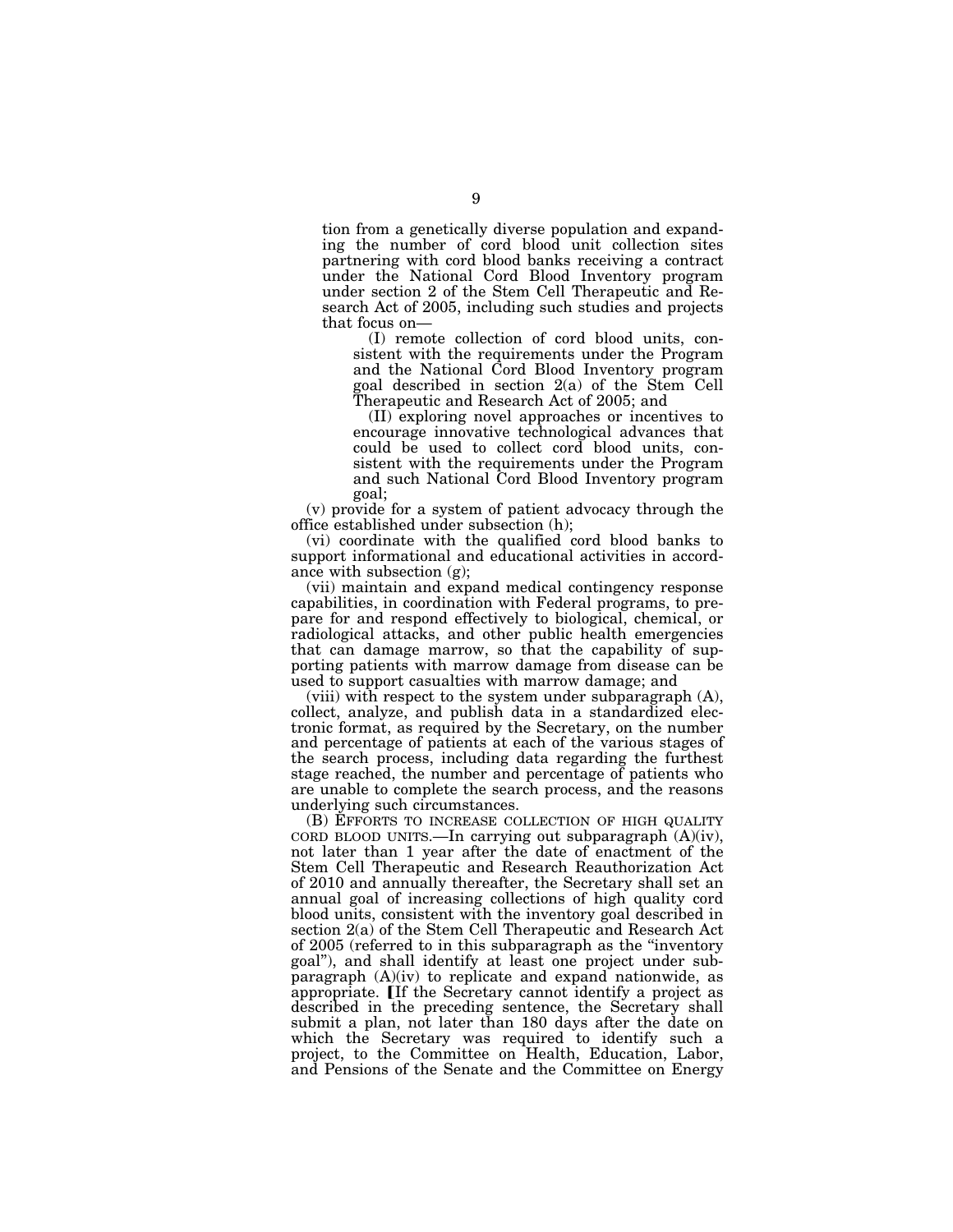and Commerce of the House of Representatives for expanding collection of high quality cord blood units, consistent with the requirements under the National Cord Blood Inventory program under section 2 of the Stem Cell Therapeutic and Research Act of 2005 and the inventory goal. Each such plan shall be made available to the public.

(C) DEFINITION.—In this paragraph, the term ''remote collection'' means the collection of cord blood units at locations that do not have written contracts with cord blood banks for collection support.<br>(3) SINGLE POINT OF ACCESS; STANDARD DATA.

(A) SINGLE POINT OF ACCESS.—The Secretary shall ensure that health care professionals and patients are able to search electronically for and facilitate access to, in the manner and to the extent defined by the Secretary and consistent with the functions described in paragraphs  $(1)(A)$  and  $(2)(A)(i)$ , cells from bone marrow donors and cord blood units through a single point of access.

(B) STANDARD DATA.—The Secretary shall require all recipients of contracts under this section to make available a standard dataset for purposes of subparagraph (A) in a standardized electronic format that enables transplant physicians to compare among and between bone marrow donors and cord blood units to ensure the best possible match for the patient.

(4) DEFINITION.—The term ''qualified cord blood bank'' means a cord blood bank that—

(A) has obtained all applicable Federal and State licenses, certifications, registrations (including pursuant to the regulations of the Food and Drug Administration), and other authorizations required to operate and maintain a cord blood bank;

(B) has implemented donor screening, cord blood collection practices, and processing methods intended to protect the health and safety of donors and transplant recipients to improve transplant outcomes, including with respect to the transmission of potentially harmful infections and other diseases;

(C) is accredited by an accreditation entity recognized by the Secretary under subsection (b);

(D) has established a system of strict confidentiality to protect the identity and privacy of patients and donors in accordance with existing Federal and State law;

(E) has established a system for encouraging donation by a genetically diverse group of donors; and

 $(F)$  has established a system to confidentially maintain linkage between a cord blood unit and a maternal donor. (e) BONE MARROW RECRUITMENT; PRIORITIES; INFORMATION AND

(1) RECRUITMENT; PRIORITIES.—The Program shall carry out activities for the recruitment of bone marrow donors. Such recruitment program shall identify populations that are underrepresented among potential donors enrolled with the Program. In the case of populations that are identified under the preceding sentence: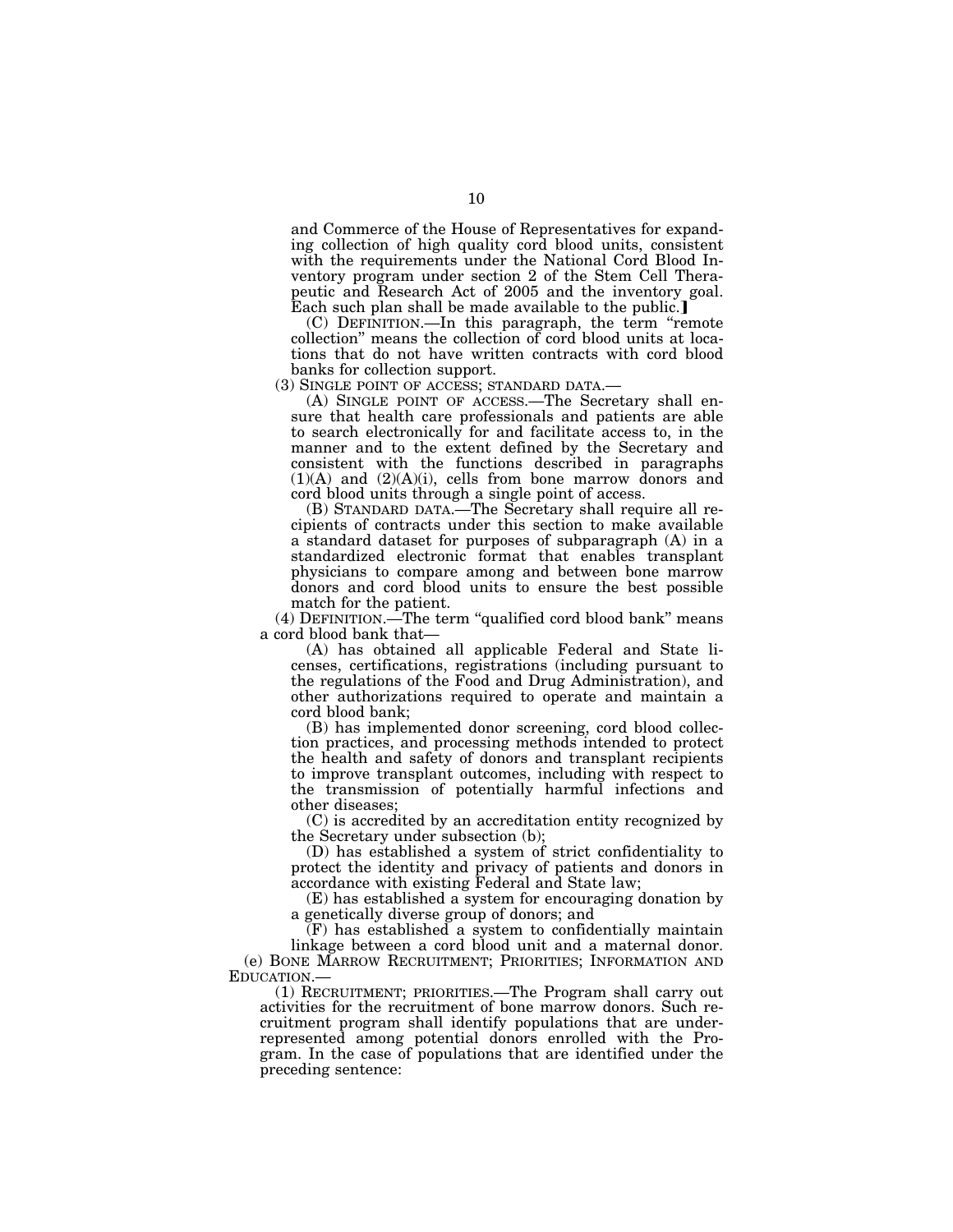(A) The Program shall give priority to carrying out activities under this part to increase representation for such populations in order to enable a member of such a population, to the extent practicable, to have a probability of finding a suitable unrelated donor that is comparable to the probability that an individual who is not a member of an underrepresented population would have.

(B) The Program shall consider racial and ethnic minority groups (including persons of mixed ancestry) to be populations that have been identified for purposes of this paragraph, and shall carry out subparagraph (A) with respect to such populations.

(2) INFORMATION AND EDUCATION REGARDING RECRUITMENT; TESTING AND ENROLLMENT.—

(A) IN GENERAL.—The Program shall carry out informational and educational activities, in coordination with organ donation public awareness campaigns operated through the Department of Health and Human Services, for purposes of recruiting individuals to serve as donors of bone marrow, and shall test and enroll with the Program potential bone marrow donors. Such information and educational activities shall include the following:

(i) Making information available to the general public, including information describing the needs of patients with respect to donors of bone marrow.

(ii) Educating and providing information to individuals who are willing to serve as potential bone marrow donors.

(iii) Training individuals in requesting individuals to serve as potential bone marrow donors.

(B) PRIORITIES.—In carrying out informational and educational activities under subparagraph (A), the Program shall give priority to recruiting individuals to serve as donors of bone marrow for populations that are identified under paragraph (1).

(3) TRANSPLANTATION AS TREATMENT OPTION.—In addition to activities regarding recruitment, the recruitment program under paragraph  $(I)$  shall provide information to physicians, other health care professionals, and the public regarding bone marrow transplants from unrelated donors as a treatment option.

(4) IMPLEMENTATION OF SUBSECTION.—The requirements of this subsection shall be carried out by the entity that has been awarded a contract by the Secretary under subsection (a) to carry out the functions described in subsection  $(d)(1)$ .

(f) BONE MARROW CRITERIA, STANDARDS, AND PROCEDURES.—The Secretary shall enforce, for participating entities, including the Program, individual marrow donor centers, marrow donor registries, marrow collection centers, and marrow transplant centers—

(1) quality standards and standards for tissue typing, obtaining the informed consent of donors, and providing patient advocacy;

(2) donor selection criteria, based on established medical criteria, to protect both the donor and the recipient and to prevent the transmission of potentially harmful infectious diseases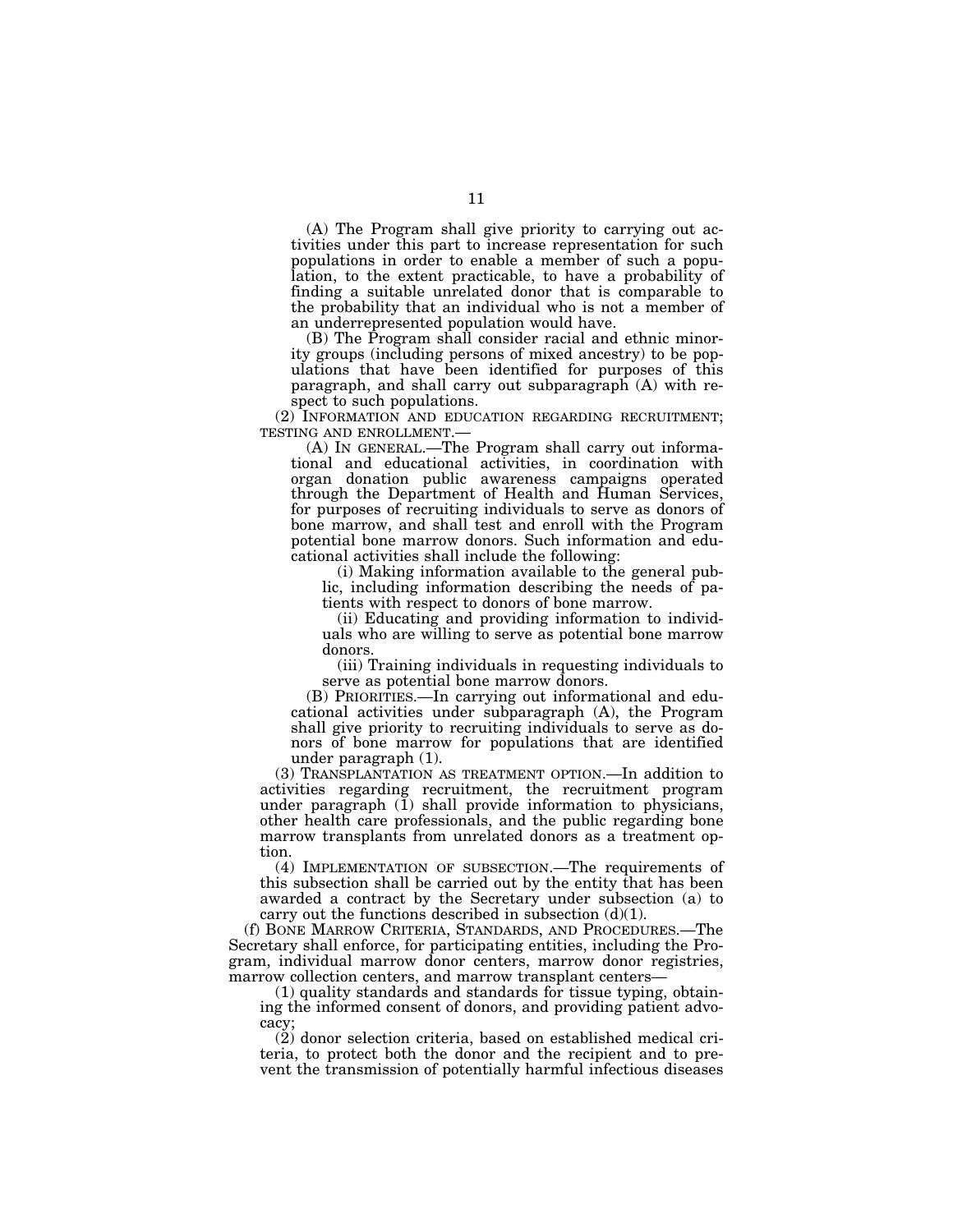such as the viruses that cause hepatitis and the etiologic agent for Acquired Immune Deficiency Syndrome;

(3) procedures to ensure the proper collection and transportation of the marrow;

(4) standards for the system for patient advocacy operated under subsection (h), including standards requiring the provision of appropriate information (at the start of the search process and throughout the process) to patients and their families and physicians;

 $(5)$  standards that—

(A) require the establishment of a system of strict confidentiality to protect the identity and privacy of patients

and donors in accordance with Federal and State law; and (B) prescribe the purposes for which the records described in subparagraph (A) may be disclosed, and the circumstances and extent of the disclosure; and

(6) in the case of a marrow donor center or marrow donor registry participating in the program, procedures to ensure the establishment of a method for integrating donor files, searches, and general procedures of the center or registry with the Program.

(g) CORD BLOOD RECRUITMENT; PRIORITIES; INFORMATION AND EDUCATION.—

(1) RECRUITMENT; PRIORITIES.—The Program shall support activities, in cooperation with qualified cord blood banks, for the recruitment of cord blood donors. Such recruitment program shall identify populations that are underrepresented among cord blood donors. In the case of populations that are identified under the preceding sentence:

(A) The Program shall give priority to supporting activities under this part to increase representation for such populations in order to enable a member of such a population, to the extent practicable, to have a probability of finding a suitable cord blood unit that is comparable to the probability that an individual who is not a member of an underrepresented population would have.

(B) The Program shall consider racial and ethnic minority groups (including persons of mixed ancestry) to be populations that have been identified for purposes of this paragraph, and shall support activities under subparagraph (A) with respect to such populations.

(2) INFORMATION AND EDUCATION REGARDING RECRUITMENT; TESTING AND DONATION.—

(A) IN GENERAL.—In carrying out the recruitment program under paragraph (1), the Program shall support informational and educational activities in coordination with qualified cord blood banks and organ donation public awareness campaigns operated through the Department of Health and Human Services, for purposes of recruiting pregnant women to serve as donors of cord blood. Such information and educational activities shall include the following:

(i) Making information available to the general public, including information describing the needs of patients with respect to cord blood units.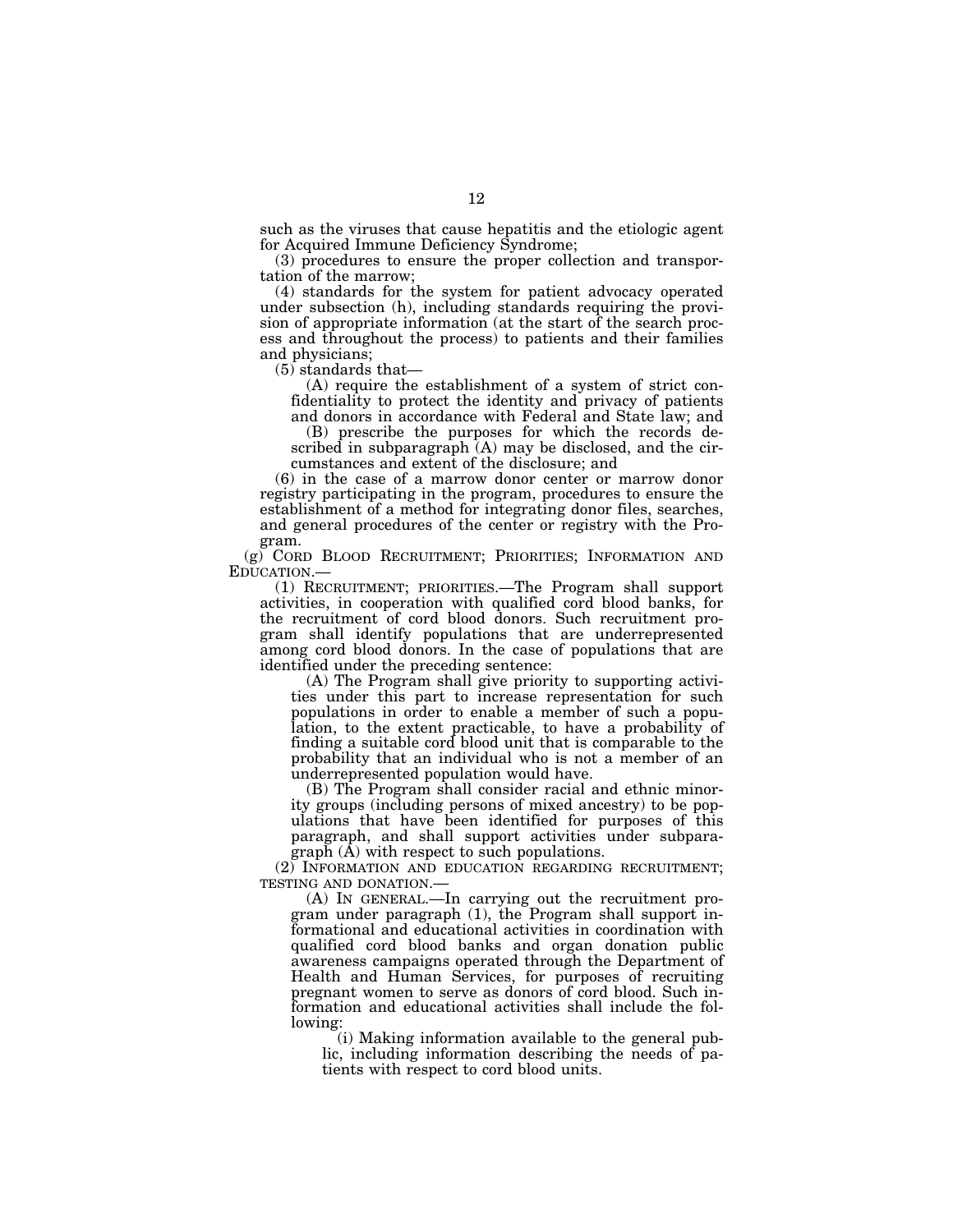(ii) Educating and providing information to pregnant women who are willing to donate cord blood units.

(iii) Training individuals in requesting pregnant women to serve as cord blood donors.

(B) PRIORITIES.—In carrying out informational and educational activities under subparagraph (A), the Program shall give priority to supporting the recruitment of pregnant women to serve as donors of cord blood for populations that are identified under paragraph (1).

(3) TRANSPLANTATION AS TREATMENT OPTION.—In addition to activities regarding recruitment, the recruitment program under paragraph (1) shall provide information to physicians, other health care professionals, and the public regarding cord blood transplants from donors as a treatment option.

(4) IMPLEMENTATION OF SUBSECTION.—The requirements of this subsection shall be carried out by the entity that has been awarded a contract by the Secretary under subsection (a) to carry out the functions described in subsection  $(d)(2)$ .

(h) PATIENT ADVOCACY AND CASE MANAGEMENT FOR BONE MAR-ROW AND CORD BLOOD.—

(1) IN GENERAL.—The Secretary shall establish and maintain, through a contract or other means determined appropriate by the Secretary, an office of patient advocacy (in this subsection referred to as the "Office".

(2) GENERAL FUNCTIONS.—The Office shall meet the following requirements:

(A) The Office shall be headed by a director.

(B) The Office shall be staffed by individuals with expertise in bone marrow and cord blood therapy covered under the Program.

(C) The Office shall operate a system for patient advocacy, which shall be separate from mechanisms for donor advocacy, and which shall serve patients for whom the Program is conducting, or has been requested to conduct, a search for a bone marrow donor or cord blood unit.

(D) In the case of such a patient, the Office shall serve as an advocate for the patient by directly providing to the patient (or family members, physicians, or other individuals acting on behalf of the patient) individualized services with respect to efficiently utilizing the system under paragraphs  $(1)$  and  $(2)$  of subsection  $(d)$  to conduct an ongoing search for a bone marrow donor or cord blood unit and assist with information regarding third party payor matters.

(E) In carrying out subparagraph (D), the Office shall monitor the system under paragraphs (1) and (2) of subsection (d) to determine whether the search needs of the patient involved are being met, including with respect to the following:

(i) Periodically providing to the patient (or an individual acting on behalf of the patient) information regarding bone marrow donors or cord blood units that are suitably matched to the patient, and other information regarding the progress being made in the search.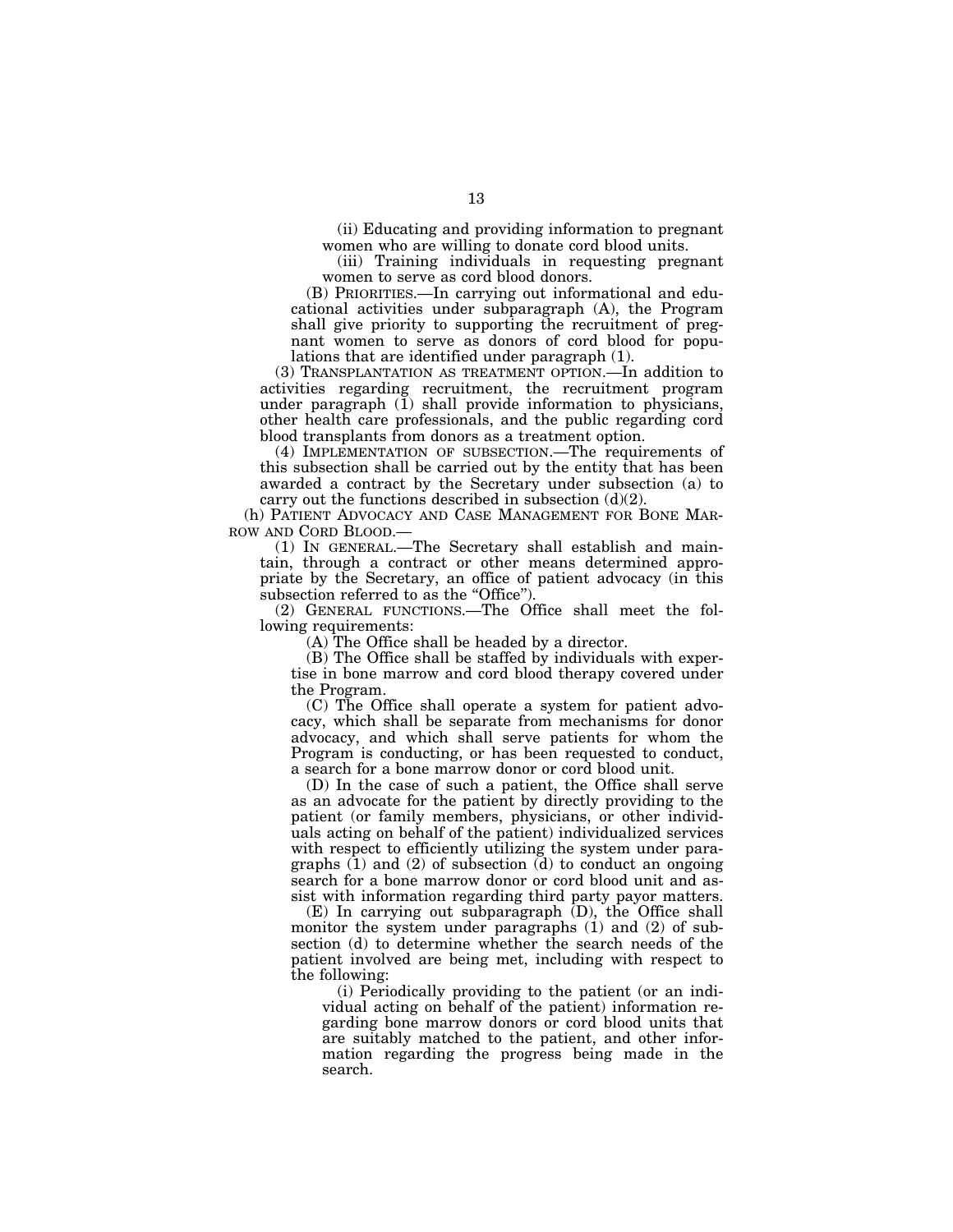(ii) Informing the patient (or such other individual) if the search has been interrupted or discontinued.

(iii) Identifying and resolving problems in the search, to the extent practicable.

(F) The Office shall ensure that the following data are made available to patients:

(i) The resources available through the Program.

(ii) A comparison of transplant centers regarding search and other costs that prior to transplantation are charged to patients by transplant centers.

(iii) The post-transplant outcomes for individual transplant centers.

(iv) Information concerning issues that patients may face after a transplant.

(v) Such other information as the Program determines to be appropriate.

(G) The Office shall conduct surveys of patients (or family members, physicians, or other individuals acting on behalf of patients) to determine the extent of satisfaction with the system for patient advocacy under this subsection, and to identify ways in which the system can be improved to best meet the needs of patients.

(3) CASE MANAGEMENT.— (A) IN GENERAL.—In serving as an advocate for a patient under paragraph (2), the Office shall provide individualized case management services directly to the patient (or family members, physicians, or other individuals acting on behalf of the patient), including—

(i) individualized case assessment; and

(ii) the functions described in paragraph  $(2)(D)$  (relating to progress in the search process).

(B) POSTSEARCH FUNCTIONS.—In addition to the case management services described in paragraph (1) for patients, the Office shall, on behalf of patients who have completed the search for a bone marrow donor or cord blood unit, provide information and education on the process of receiving a transplant, including the post-transplant process.

(i) COMMENT PROCEDURES.—The Secretary shall establish and provide information to the public on procedures under which the Secretary shall receive and consider comments from interested persons relating to the manner in which the Program is carrying out the duties of the Program. The Secretary may promulgate regulations under this section.

(j) CONSULTATION.—In developing policies affecting the Program, the Secretary shall consult with the Advisory Council, the Department of Defense Marrow Donor Recruitment and Research Program operated by the Department of the Navy, and the board of directors of each entity awarded a contract under this section.

(k) CONTRACTS.— (1) APPLICATION.—To be eligible to enter into a contract under this section, an entity shall submit to the Secretary and obtain approval of an application at such time, in such manner, and containing such information as the Secretary shall by regulation prescribe.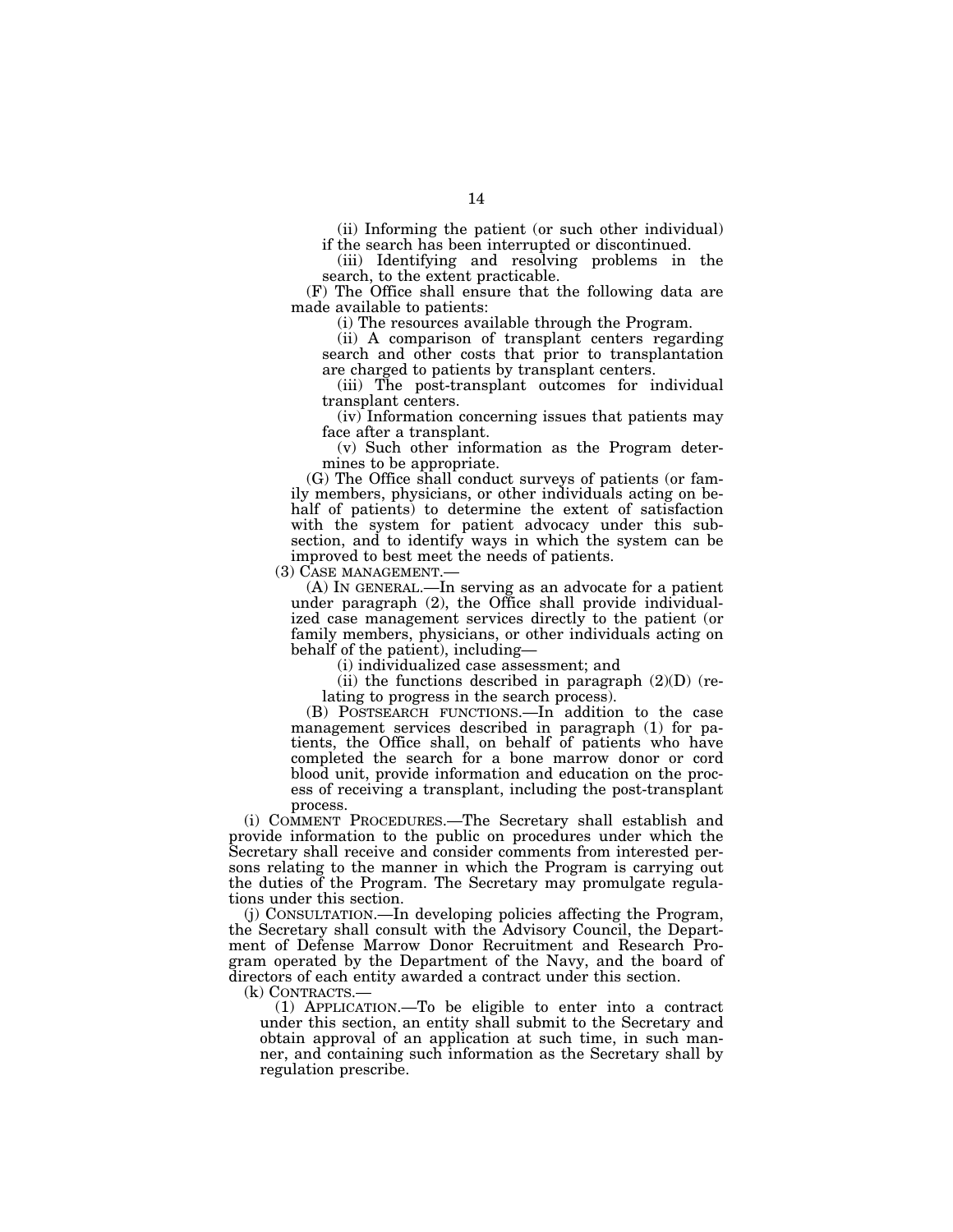(2) CONSIDERATIONS.—In awarding contracts under this section, the Secretary shall give consideration to the continued safety of donors and patients and other factors deemed appropriate by the Secretary.

(l) ELIGIBILITY.—Entities eligible to receive a contract under this section shall include private nonprofit entities.

(m) RECORDS.—

(1) RECORDKEEPING.—Each recipient of a contract or subcontract under subsection (a) shall keep such records as the Secretary shall prescribe, including records that fully disclose the amount and disposition by the recipient of the proceeds of the contract, the total cost of the undertaking in connection with which the contract was made, and the amount of the portion of the cost of the undertaking supplied by other sources, and such other records as will facilitate an effective audit.

(2) EXAMINATION OF RECORDS.—The Secretary and the Comptroller General of the United States shall have access to any books, documents, papers, and records of the recipient of a contract or subcontract entered into under this section that are pertinent to the contract, for the purpose of conducting audits and examinations.

(n) PENALTIES FOR DISCLOSURE.—Any person who discloses the content of any record referred to in subsection  $(d)(4)(D)$  or  $(f)(5)(A)$ without the prior written consent of the donor or potential donor with respect to whom the record is maintained, or in violation of the standards described in subsection  $(f)(5)(B)$ , shall be imprisoned for not more than 2 years or fined in accordance with title 18, United States Code, or both.

*(o) PERIODIC REVIEW OF STATE OF SCIENCE.—* 

*(1) REVIEW.—Not less than every two years, the Secretary, in consultation with the Director of the National Institutes of Health, the Commissioner of Food and Drugs, the Administrator of the Health Resources and Services Administration, the Advisory Council, and other stakeholders, where appropriate given relevant expertise, shall conduct a review of the state of the science of using adult stem cells and birthing tissues to develop new types of therapies for patients, for the purpose of considering the potential inclusion of such new types of therapies in the Program.* 

*(2) RECOMMENDATIONS.—Not later than June 30, 2024, the Secretary shall—* 

*(A) complete the second review required by paragraph (1); and* 

*(B) informed by such review, submit to the Committee on Health, Education, Labor, and Pensions of the Senate and the Committee on Energy and Commerce of the House of Representatives recommendations on the appropriateness of the inclusion of new types of therapies in the Program.* 

\* \* \* \* \* \* \*

# **SEC. 379B. AUTHORIZATION OF APPROPRIATIONS.**

For the purpose of carrying out this part, there are authorized to be appropriated  $$33,000,000$  for fiscal year 2015 and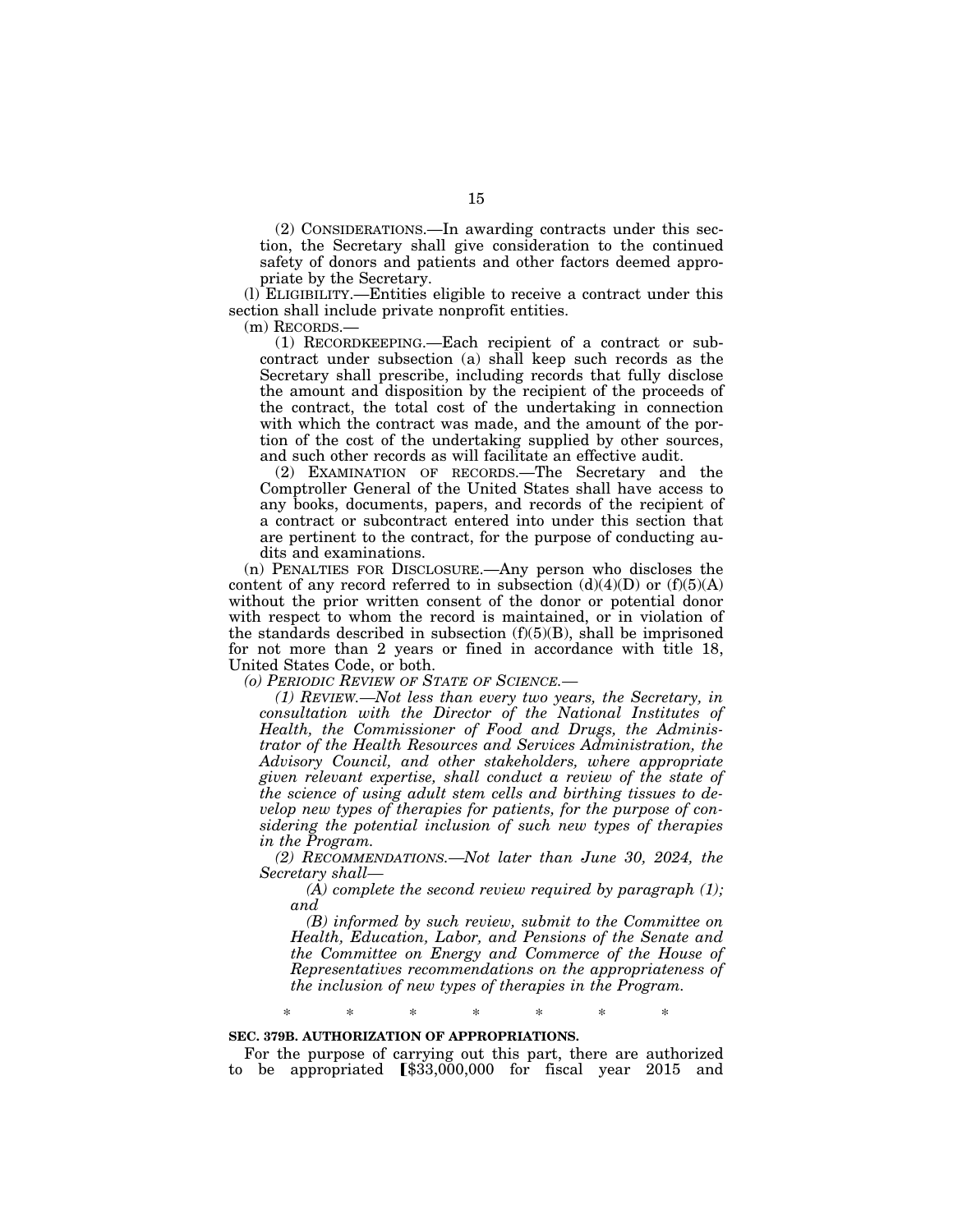$$30,000,000$  for each of fiscal years  $2016$  through  $2020$ *\$30,000,000 for each of fiscal years 2021 through 2025*.

\* \* \* \* \* \* \*

# **SECTION 2 OF THE STEM CELL THERAPEUTIC AND RESEARCH REAUTHORIZATION ACT OF 2015**

#### **SEC. 2. REAUTHORIZATION OF THE C.W. BILL YOUNG CELL TRANS-PLANTATION PROGRAM.**

(a) IN GENERAL.—Section  $379(d)(2)(B)$  of the Public Health Service Act (42 U.S.C. 274k(d)(2)(B)) is amended—

(1) by striking ''remote collection'' and inserting ''collection''; and

(2) by inserting ''including remote collection,'' after ''*goal of increasing collections of high quality cord blood units,* 

(b) AUTHORIZATION OF APPROPRIATIONS.—Section 379B of the Public Health Service Act (42 U.S.C. 274m) is amended—

(1) by striking ''\$30,000,000 for each of fiscal years 2011 through 2014 and''; and

(2) by inserting ''and \$30,000,000 for each of fiscal years 2016 through 2020'' before the period at the end.

(c) SECRETARY REVIEW ON STATE OF SCIENCE.—The Secretary of Health and Human Services, in consultation with the Director of the National Institutes of Health, the Commissioner of the Food and Drug Administration, and the Administrator of the Health Resources and Services Administration, including the Advisory Council on Blood Stem Cell Transplantation established under section 379(a) of the Public Health Service Act (42 U.S.C. 274k(a)), and other stakeholders, where appropriate given relevant expertise, shall conduct a review of the state of the science of using adult stem cells and birthing tissues to develop new types of therapies for patients, for the purpose of considering the potential inclusion of such new types of therapies in the C.W. Bill Young Cell Transplantation Program (established under such section 379) in addition to the continuation of ongoing activities. Not later than June 30, 2019, the Secretary shall submit to the Committee on Health, Education, Labor, and Pensions of the Senate and the Committee on Energy and Commerce of the House of Representatives recommendations on the appropriateness of such new types of therapies for inclusion in the C.W. Bill Young Cell Transplantation Program.

# **STEM CELL THERAPEUTIC AND RESEARCH ACT OF 2005**

\* \* \* \* \* \* \*

#### **SEC. 2. CORD BLOOD INVENTORY.**

(a) IN GENERAL.—The Secretary of Health and Human Services shall enter into contracts with qualified cord blood banks to assist in the collection and maintenance of the inventory goal of at least 150,000 new units of high-quality cord blood to be made available for transplantation through the C.W. Bill Young Cell Transplantation Program and to carry out the requirements of subsection (b).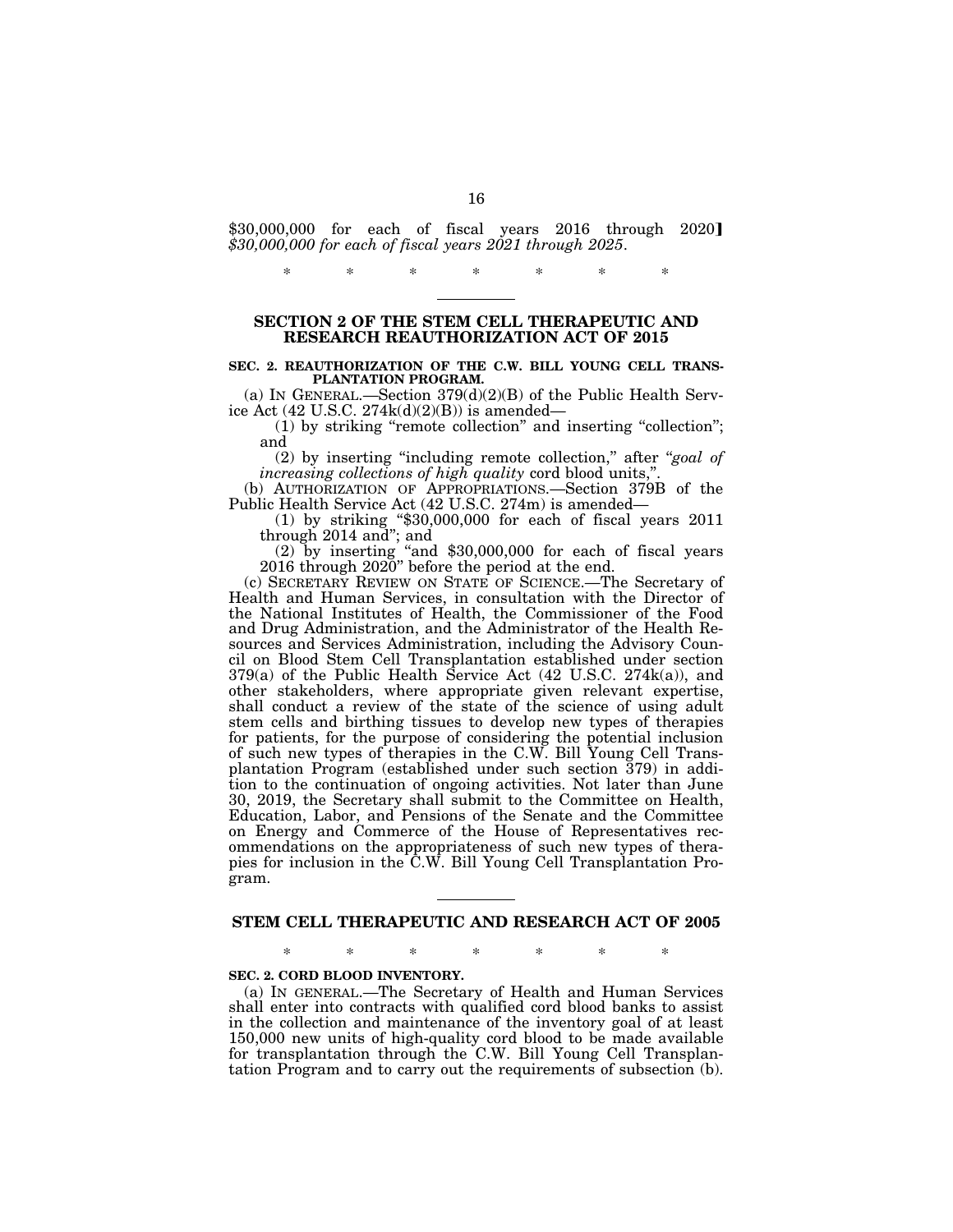(b) REQUIREMENTS.—The Secretary shall require each recipient of a contract under this section—

(1) to acquire, tissue-type, test, cryopreserve, and store donated units of cord blood acquired with the informed consent of the donor, as determined by the Secretary pursuant to section 379(c) of the Public Health Service Act, in a manner that complies with applicable Federal and State regulations;

(2) to encourage donation from a genetically diverse population;

(3) to make cord blood units that are collected pursuant to this section or otherwise and meet all applicable Federal standards available to transplant centers for transplantation;

(4) to make cord blood units that are collected, but not appropriate for clinical use, available for peer-reviewed research;

(5) to make data available, as required by the Secretary and consistent with section 379(d)(3) of the Public Health Service Act (42 U.S.C. 274k(d)(3)), as amended by this Act, in a standardized electronic format, as determined by the Secretary, for the C.W. Bill Young Cell Transplantation Program; and

(6) to submit data in a standardized electronic format for inclusion in the stem cell therapeutic outcomes database maintained under section 379A of the Public Health Service Act, as amended by this Act.

(c) APPLICATION.—To seek to enter into a contract under this section, a qualified cord blood bank shall submit an application to the Secretary at such time, in such manner, and containing such information as the Secretary may reasonably require. At a minimum, an application for a contract under this section shall include a requirement that the applicant—

(1) will participate in the C.W. Bill Young Cell Transplantation Program for a period of at least 10 years beginning on the last date on which the recipient of a contract under this section receives Federal funds under this section;

(2) will make cord blood units collected pursuant to this section available through the C.W. Bill Young Cell Transplantation Program in perpetuity or for such time as determined viable by the Secretary;

(3) will provide a plan to increase cord blood unit collections at collection sites that exist at the time of application, assist with the establishment of new collection sites, or contract with new collection sites;

(4) will annually provide to the Secretary a plan for, and demonstrate, ongoing measurable progress toward achieving self-sufficiency of cord blood unit collection and banking operations; and

(5) if the Secretary determines through an assessment, or through petition by the applicant, that a cord blood bank is no longer operational or does not meet the requirements of section  $379(d)(4)$  of the Public Health Service Act (as added by this Act) and as a result may not distribute the units, transfer the units collected pursuant to this section to another qualified cord blood bank approved by the Secretary to ensure continued availability of cord blood units.

(d) DURATION OF CONTRACTS.—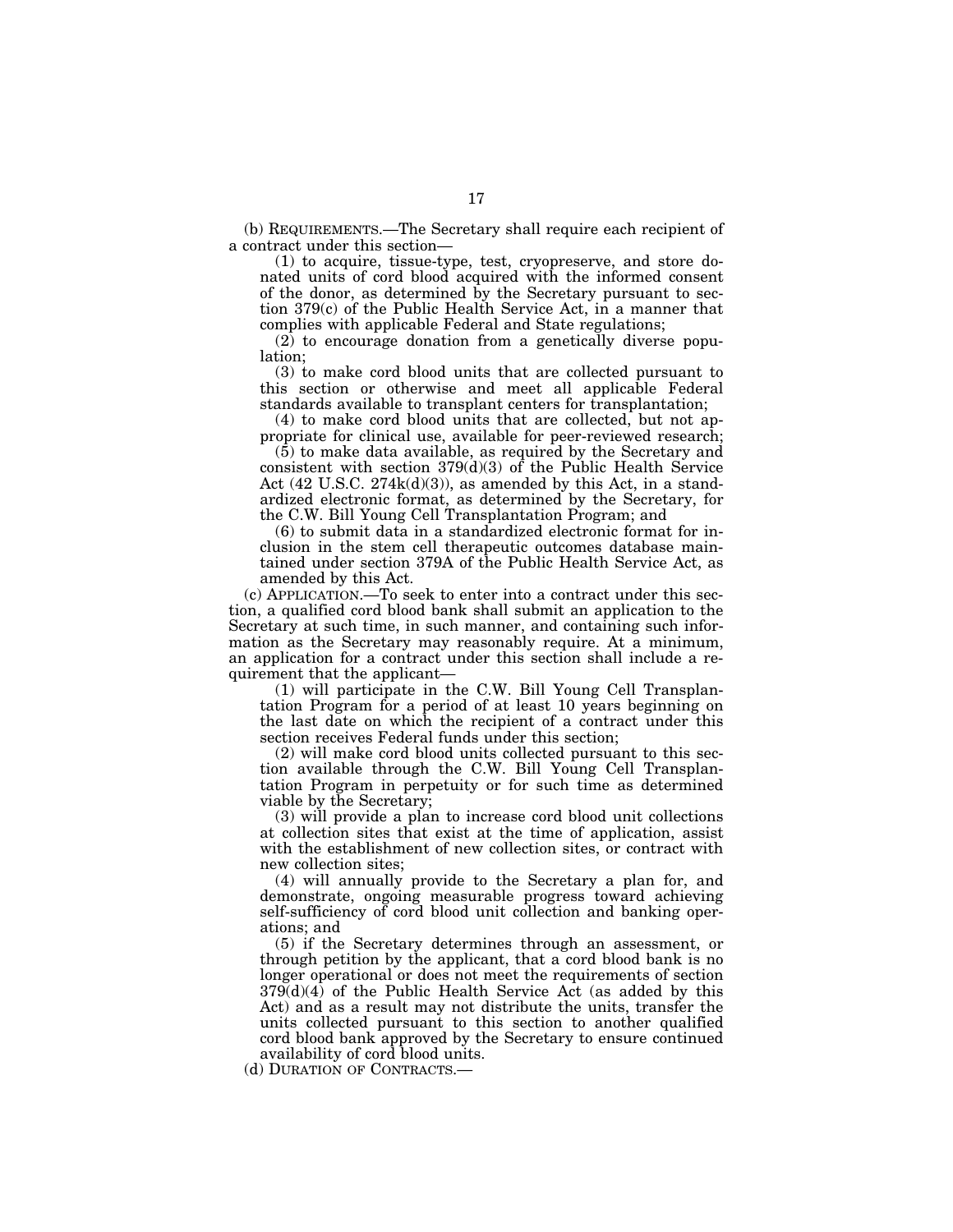(1) IN GENERAL.—Except as provided in paragraph (2), the term of each contract entered into by the Secretary under this section shall be for a period of at least 10 years beginning on the last date on which the recipient of a contract under this section receives Federal funds under this section. The Secretary shall ensure that no Federal funds shall be obligated under any such contract after the date that is 5 years after the date on which the contract is entered into, except as provided in paragraphs (2), (3), and (4).

(2) EXTENSIONS.—The Secretary may extend the period of funding under a contract under this section to exceed a period of 5 years if—

(A) the Secretary finds that the inventory goal described in subsection (a) has not yet been met;

(B) the Secretary does not receive an application for a contract under this section meeting the requirements under subsection (c) from any qualified cord blood bank that has not previously entered into a contract under this section; or

(C) the Secretary determines that the outstanding inventory need cannot be met by the qualified cord blood banks under contract under this section.

(3) EXTENSION ELIGIBILITY.—A qualified cord blood bank shall be eligible for a 5-year extension of a contract awarded under this section, as described in paragraph (2), provided that the qualified cord blood bank—

(A) demonstrates a superior ability to satisfy the requirements described in subsection (b) and achieves the overall goals for which the contract was awarded;

(B) provides a plan for how the qualified cord blood bank will increase cord blood unit collections at collection sites that exist at the time of consideration for such extension of a contract, assist with the establishment of new collection sites, or contract with new collection sites; and

(C) annually provides to the Secretary a plan for, and demonstrates, ongoing measurable progress toward achieving self-sufficiency of cord blood unit collection and banking operations.

(4) CONSIDERATION OF BEST SCIENCE.—The Secretary shall take into consideration the best scientific information available in order to maximize the number of cord blood units available for transplant when entering into contracts under this section, or when extending a period of funding under such a contract under paragraph (2).

(5) CONSIDERATION OF BANKED UNITS OF CORD BLOOD.—In extending contracts pursuant to paragraph (3), and determining new allocation amounts for the next contract period or contract extension for such cord blood bank, the Secretary shall take into account the number of cord blood units banked in the National Cord Blood Inventory by a cord blood bank during the previous contract period, in addition to consideration of the ability of such cord blood bank to increase the collection and maintenance of additional, genetically diverse cord blood units.

(e) REGULATIONS.—The Secretary may promulgate regulations to carry out this section.